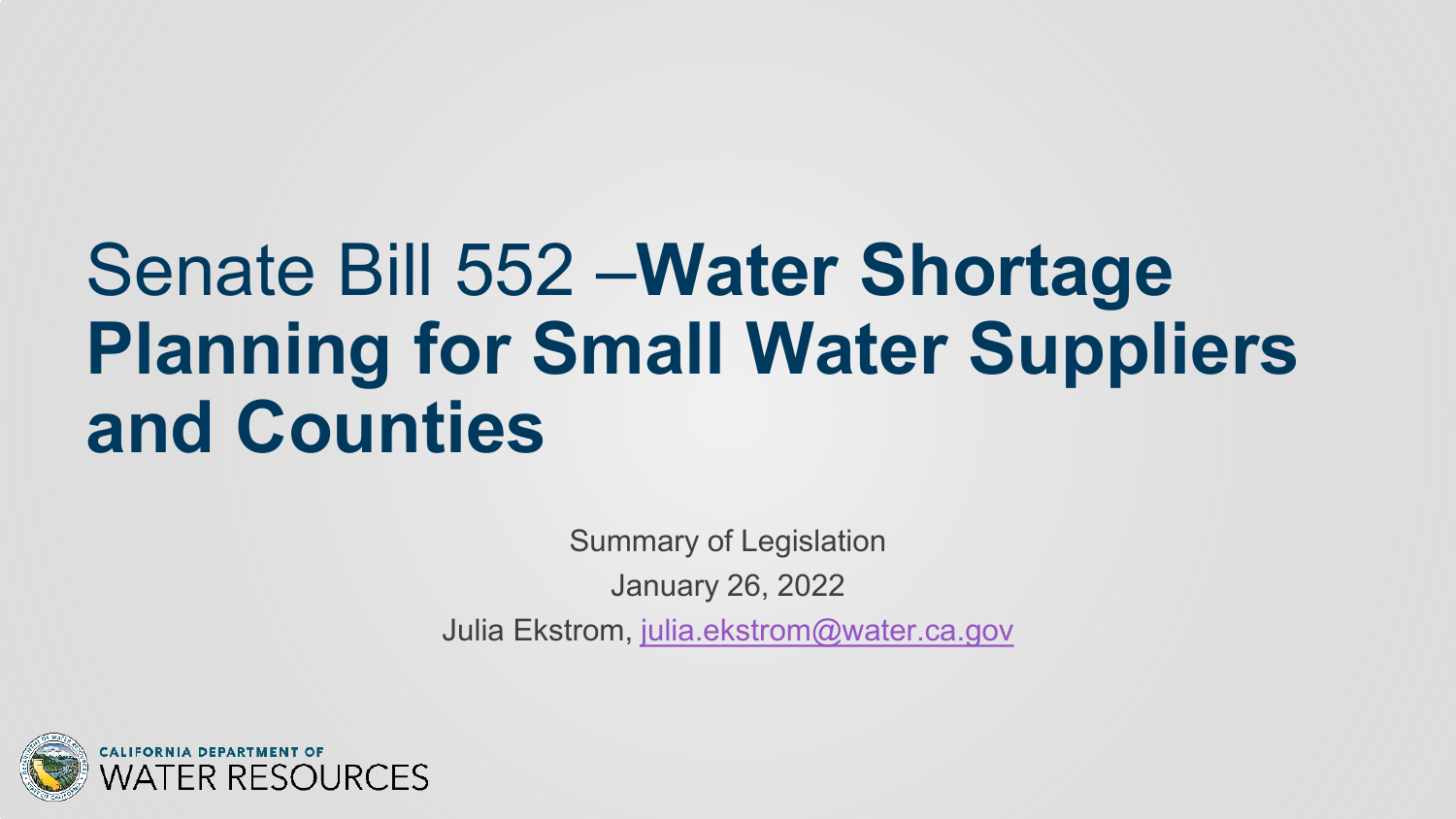# **Recent History**

- 2012-2016 Drought  $\rightarrow$  AB 1668
- DWR hosted process focused on small water systems and rural communities (CDAG)
	- Risk Scoring and Tool
	- Develop recommendations on how to cover them with water shortage contingency plans
- Recommendations passed as SB 552



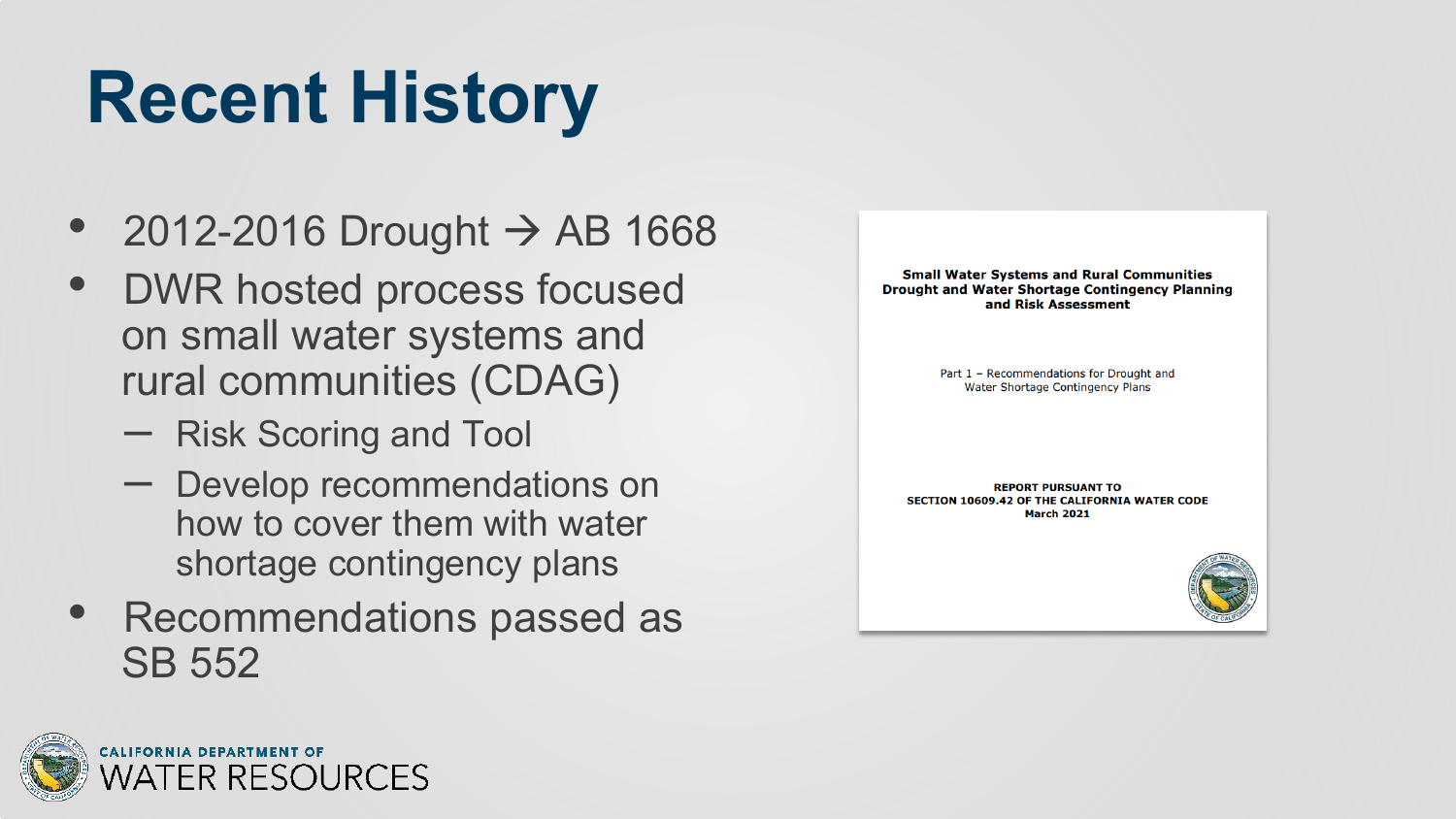### **SB 552 Summary: New Requirements**

#### Small Suppliers\*

- Abridged Water Shortage Contingency Plan (or assessment/element for 15- 999 connections)
- Supply conditions annual reporting
- Drought resiliency metric infrastructure upgrades

#### **Counties**

- Standing Drought Task Force (or similar alternative)
- Water Shortage Plan (and assessment) for state smalls and domestic wells (or similar alternative)

#### **State**

- Drought Risk Tool (small suppliers, private supplied homes and state small systems 5-15 connections)
- Establish Standing Interagency Task Force (with local government and stakeholder membership)



\*Includes water suppliers serving less than 3,000 connections and 3,000 Acre Feet. Includes non-transient, non-community water systems serving schools; **excludes** those covered under current Urban Water Management Plan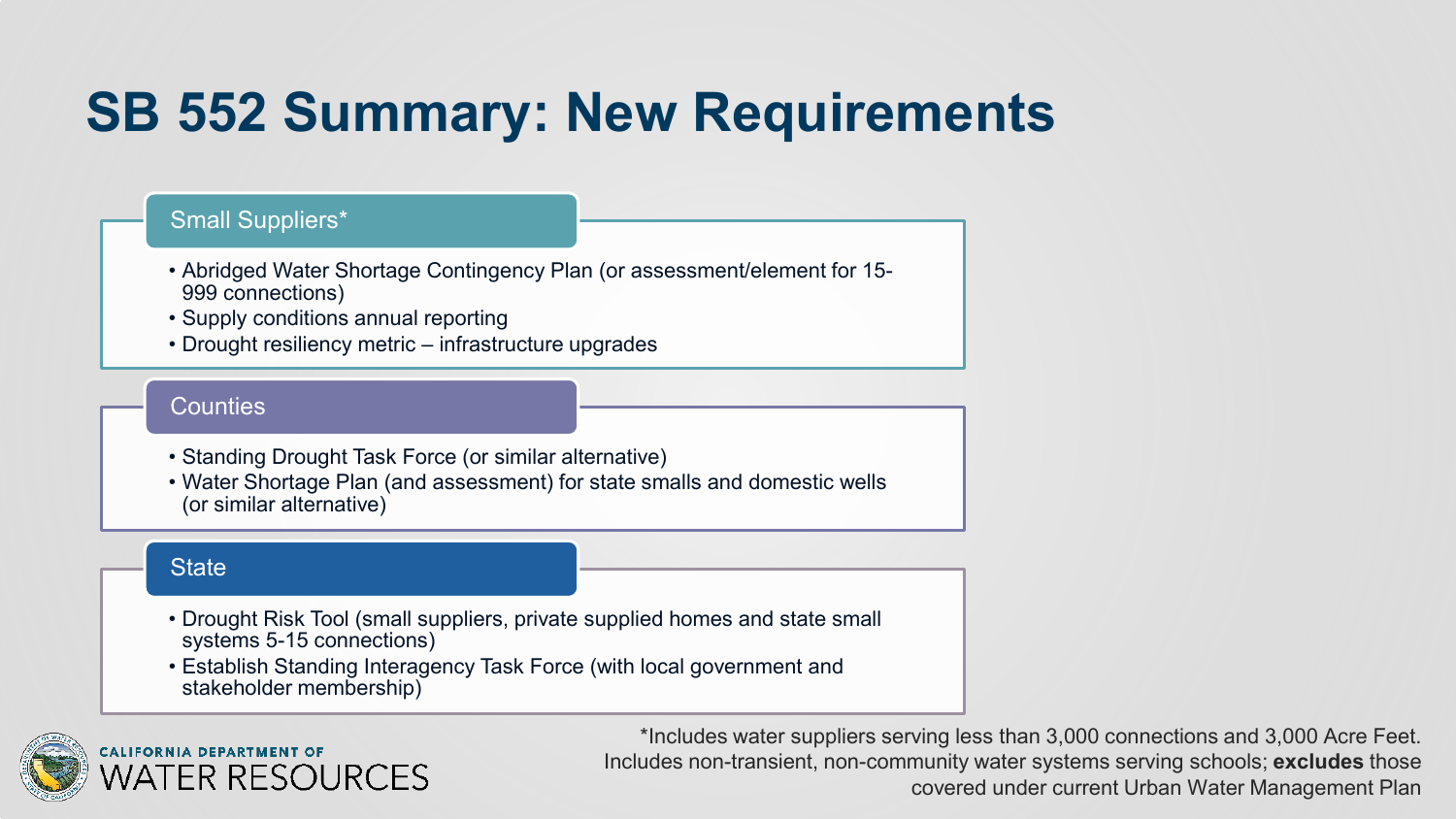# **Small Water Suppliers**

Requirements under SB 552

#### **Water Shortage Contingency Planning**

#### *Serving 1,000 to 2,999 connections:*

- **Develop an abridged Water Shortage Contingency Plan by July 1, 2023**, and update every five years thereafter
- **State develop template** by Dec 31, 2022

#### *Serving 15 to 999 connections:*

• **Add drought planning elements** to emergency notification or response plan and submit the plan to the state board.

### **Reporting requirements**

#### *All small suppliers (15-2,999 connections)*

• **Report water supply condition**  information to the State Board annually

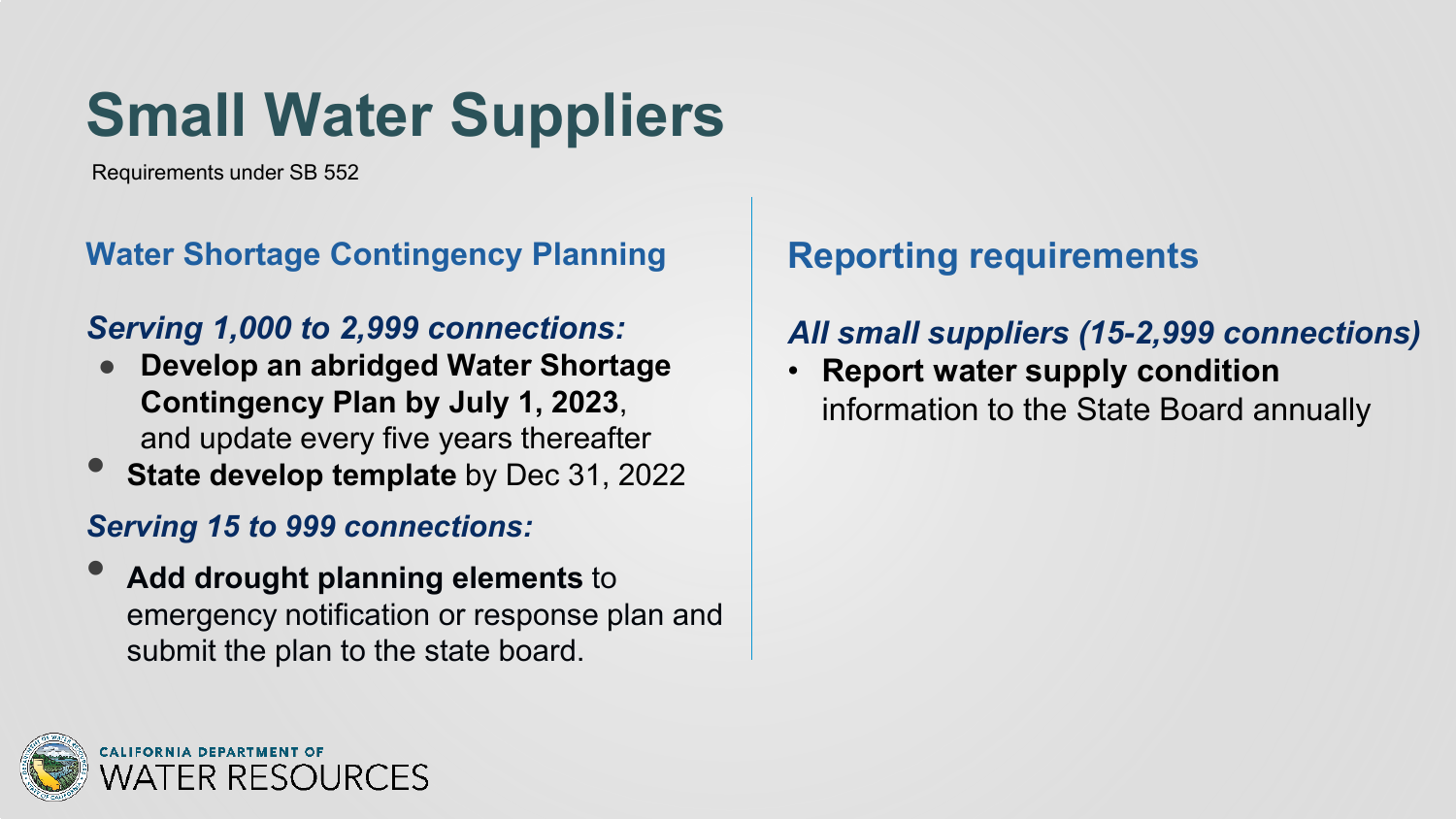## **Small Water Suppliers** (1,000-2,999 connections)

#### **Abridged Water Shortage Contingency Plan Elements**

**(1) Drought-planning contacts**, including all of the following:

(A) At least one contact at the water system for water shortage planning and response and the development of the plan.

(B) Contacts for local public safety partners and potential vendors that can provide repairs or alternative water sources, including, but not limited to, local community-based organizations that work with the population in and around areas served by the water system, contractors for drilling wells, vended water suppliers, and emergency shower vendors.

(C) State and local agency contacts who should be informed when a drought or water shortage emergency is emerging or has occurred.

(D) Regional water planning groups or mutual aid networks, to the extent they exist.

**(2) Triggering mechanisms and levels for action**

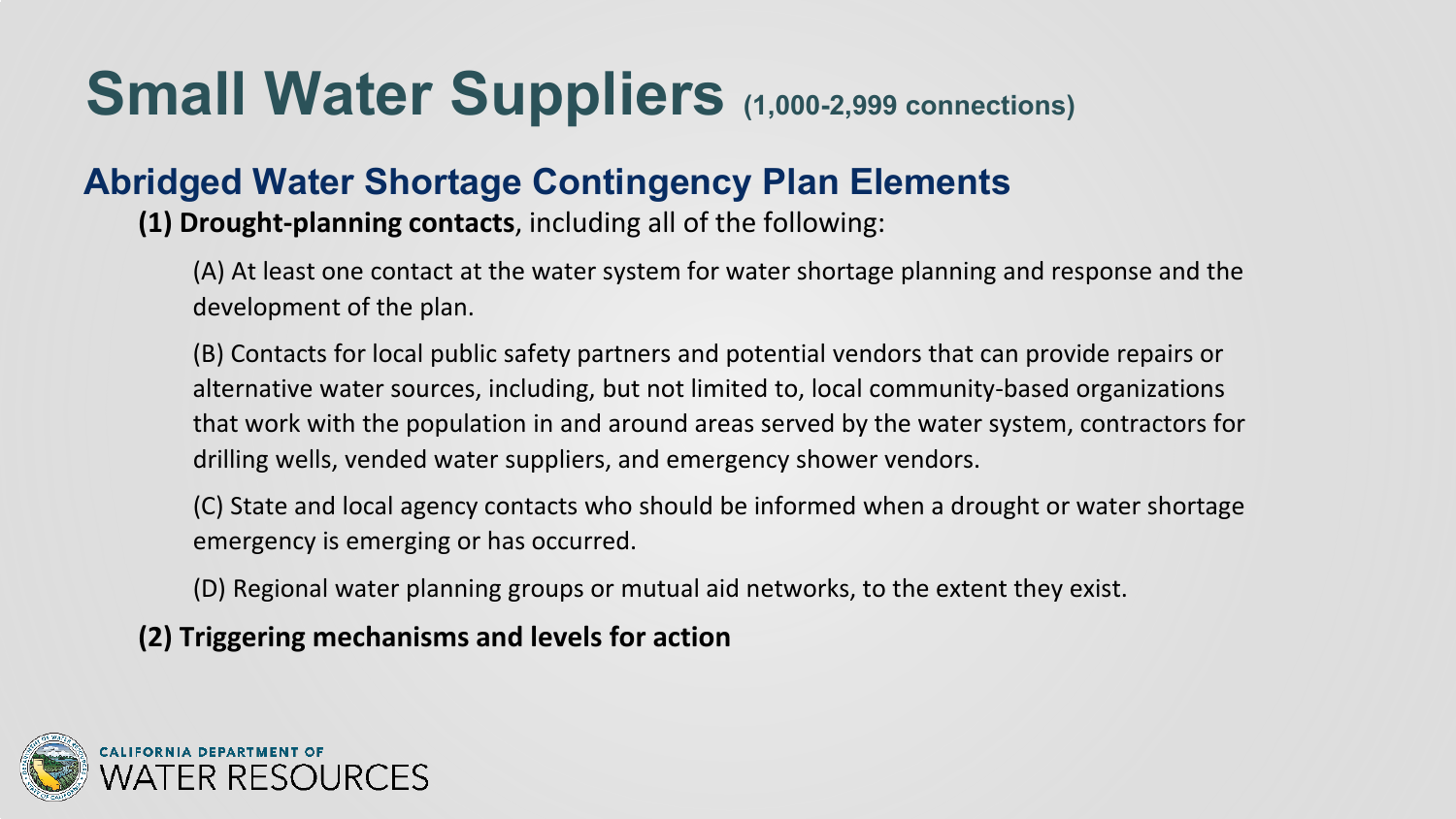## **Small Water Suppliers** (1,000-2,999 connections)

#### **Abridged Water Shortage Contingency Plan Elements**

- **(1) Drought-planning contacts**
- **(2) Triggering mechanisms and levels for action**, including both of the following:

**(A) Standard water shortage levels** corresponding to progressive ranges based on the water supply conditions. Water shortage levels shall also apply to catastrophic interruption of water supplies, including, but not limited to, a regional power outage, an earthquake, a fire, and other potential emergency events.

required by subparagraph (A).

**(B) Water shortage mitigation, response, customer communications, enforcement, and relief actions that align with the water shortage levels**

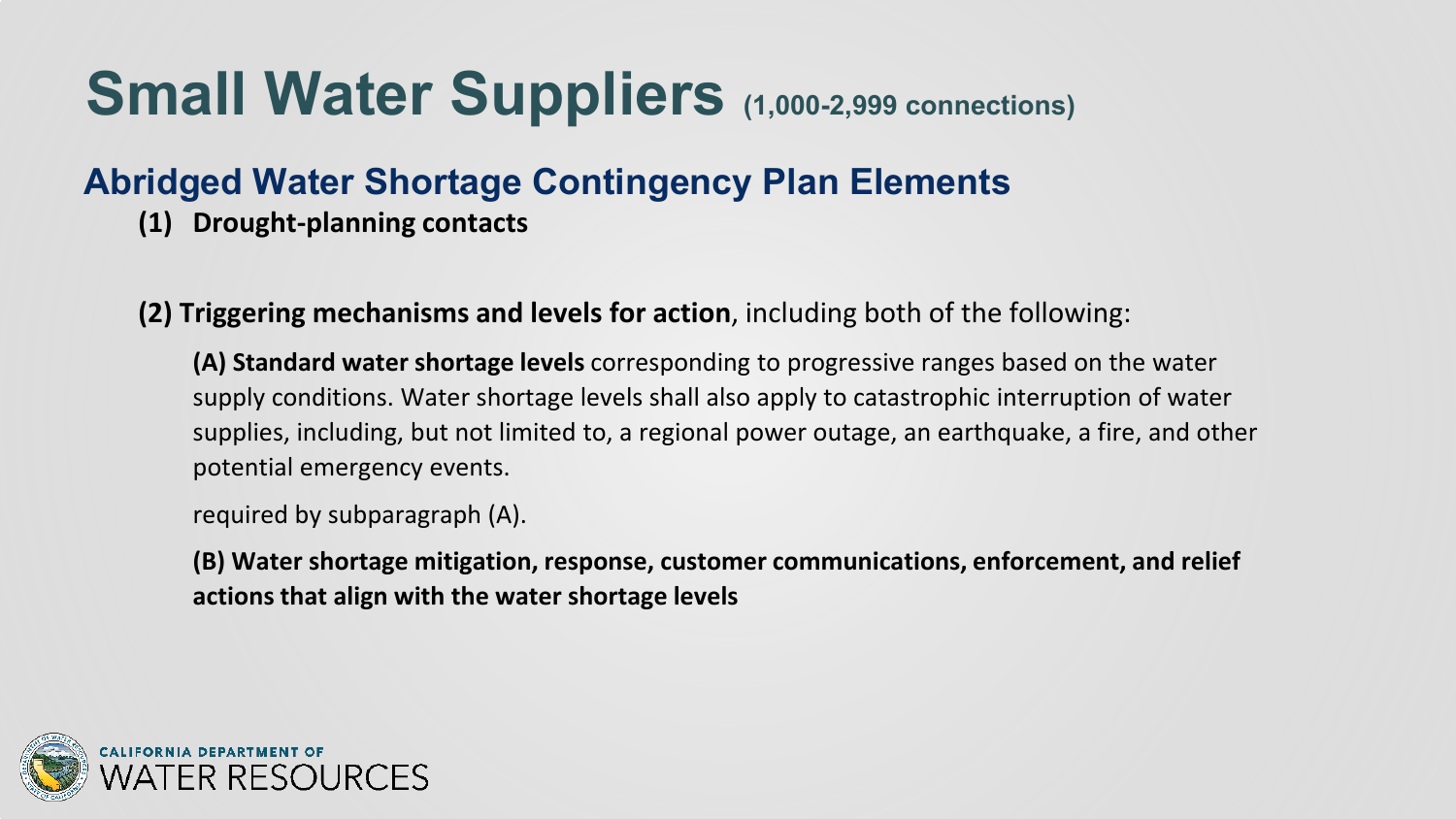### **Small Water Suppliers: All (5-2,999 connections) Drought Resiliency Measures**

#### **Implement drought resiliency measures, subject to funding availability:**

- a) Detect production well groundwater levels *Jan 1, 2023*
- b) Mutual aid organization membership *Jan 1, 2023*
- c) Continuous operation during power failures *Jan 1, 2024*
- d) Backup source of water supply or a water system intertie *Jan 1, 2027*
- e) Meter each service connection and monitor water loss *Jan 1, 2032*
- f) Meet fire flow requirements *Jan 1,2032*

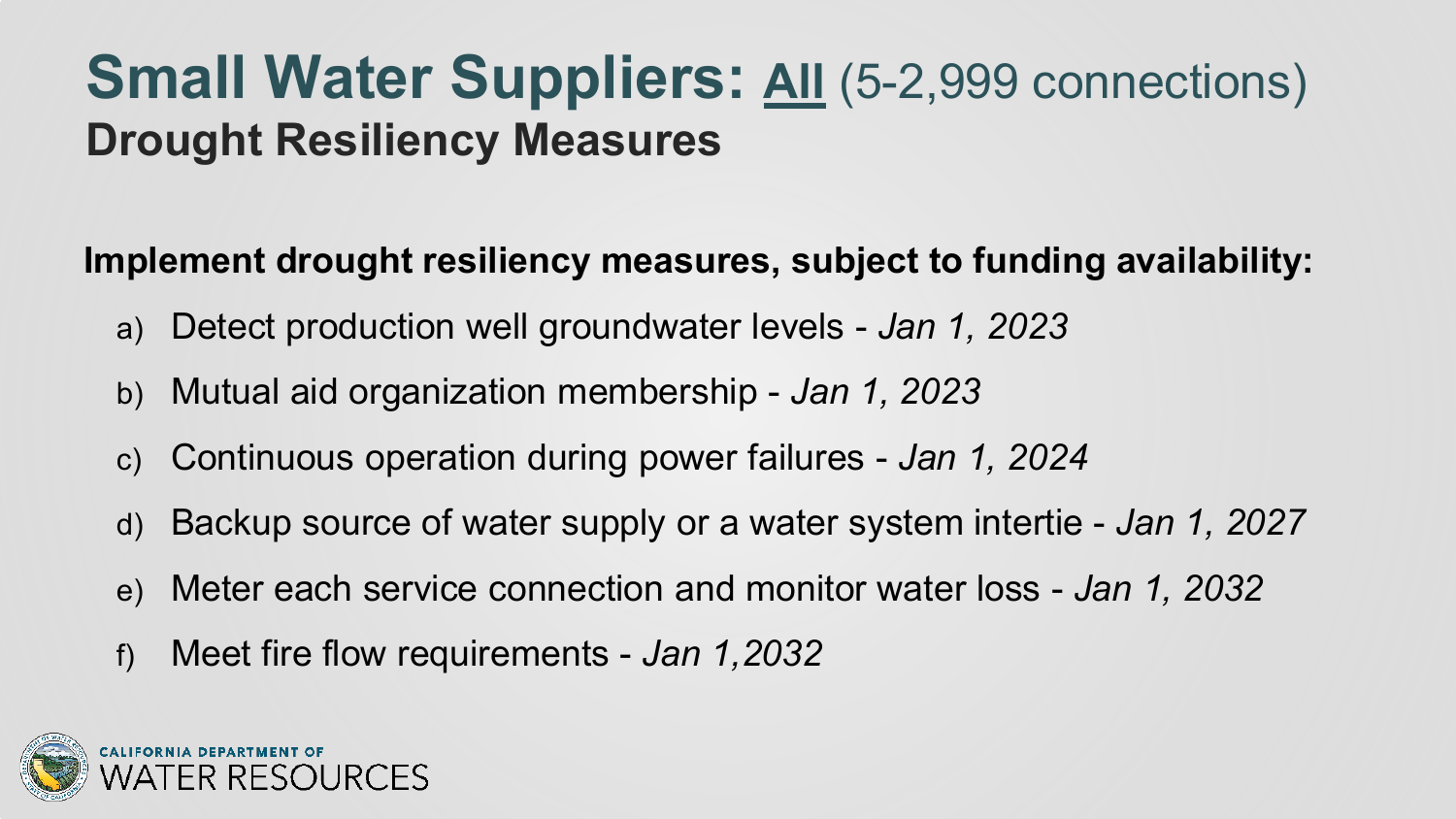

Requirements under SB 552

### New requirements:

- Establish a standing drought task force or similar alternative
	- **Purpose**: To facilitate drought and water shortage preparedness for state small water systems and domestic wells within the county's jurisdiction
	- **Scope**: For coordinating and communicating with the state and other local governments, community-based organizations, local water suppliers, and local residents on a regular basis and during drought or water shortage emergencies.
	- Established by January 1, 2022
- Develop a drought and water shortage plan
	- Stand alone or integrated as part(s) of existing county plan (LHMP, General Plan, or other)

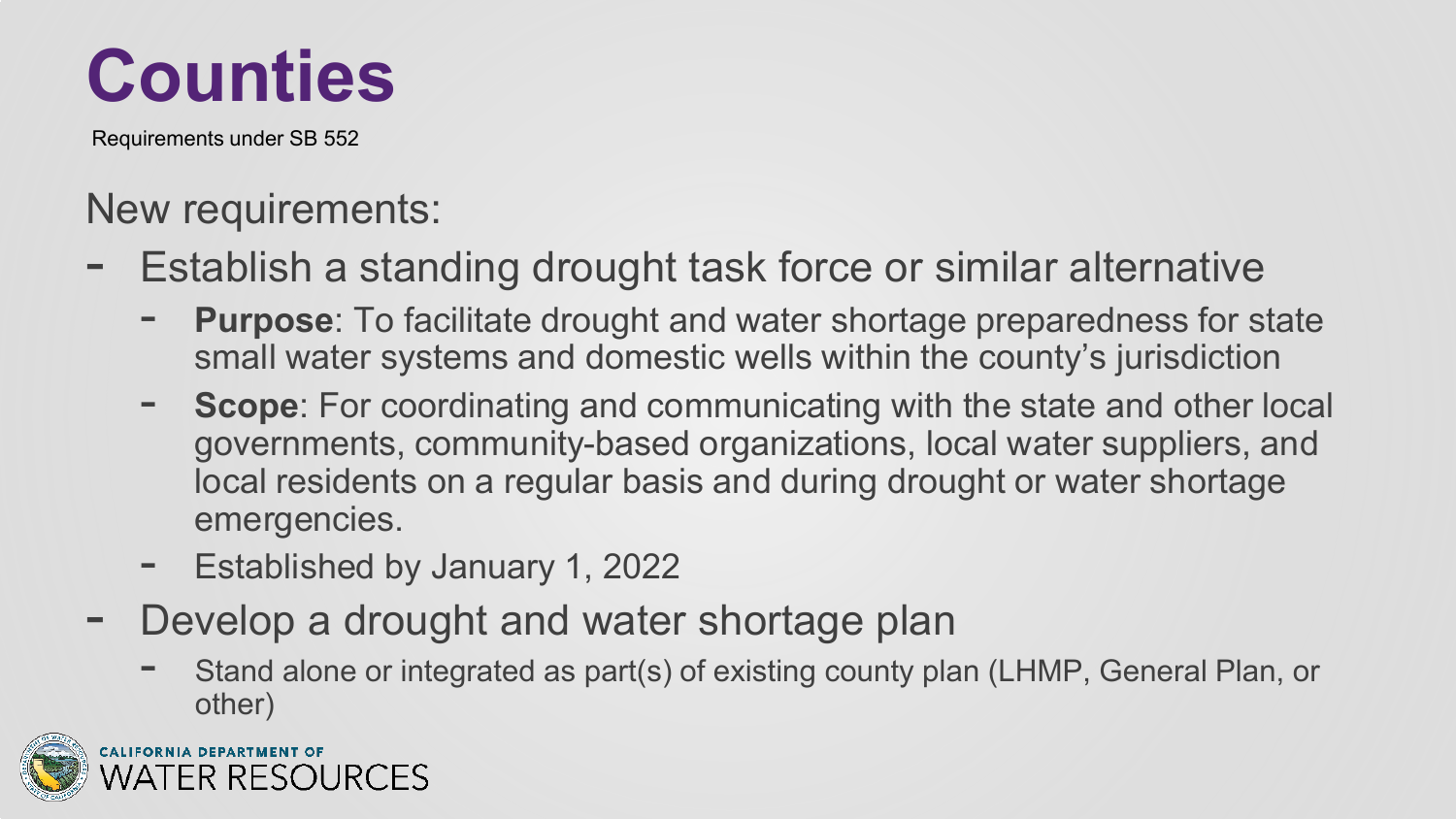

Requirements under SB 552

### **County Drought/Water Shortage Plan must include at least:**

- Potential drought and water shortage risk
- Proposed interim and long-term solutions for state smalls and domestic wells in the county
- (1) Consolidations for existing water systems and domestic wells.
- (2) Domestic well drinking water mitigation programs.
- (3) Provision of emergency and interim drinking water solutions.
- (4) An analysis of the steps necessary to implement the plan.
- (5) An analysis of local, state, and federal funding sources available to implement the plan.

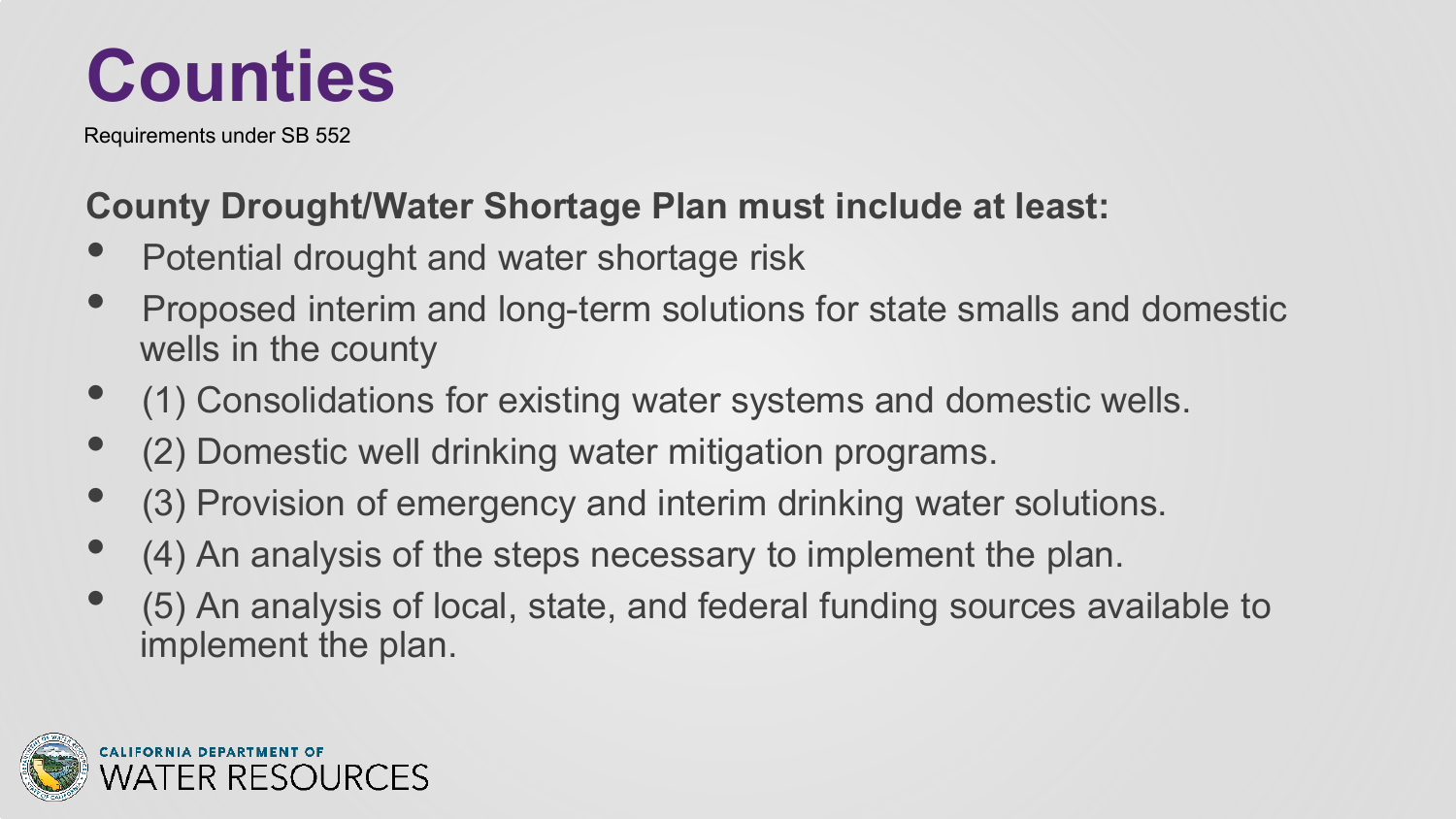# **State**

### Planning/Data-Support Tool

- State to regularly update drought risk assessment and tool:
	- **[DWR Drought Risk Explorer -](https://tableau.cnra.ca.gov/t/DWR_IntegratedDataAnalysisBranch/views/SmallWaterSystemRisk-March2021/Dashboard?%3AshowAppBanner=false&%3Adisplay_count=n&%3AshowVizHome=n&%3Aorigin=viz_share_link&%3AisGuestRedirectFromVizportal=y&%3Aembed=y) Small Water Systems** March 2021 (ca.gov)
	- **[DWR Drought Risk Explorer -](https://tableau.cnra.ca.gov/t/DWR_IntegratedDataAnalysisBranch/views/DWRDroughtRiskExplorer-RuralCommunitesMarch2021/Dashboard?:showAppBanner=false&:display_count=n&:showVizHome=n&:origin=viz_share_link&:isGuestRedirectFromVizportal=y&:embed=y) Rural Communites** (March 2021) (ca.gov)

### Standing Interagency Task Force

● Establish task force to consider all water user types, develop ways to improve coordination, with membership of local government, stakeholders